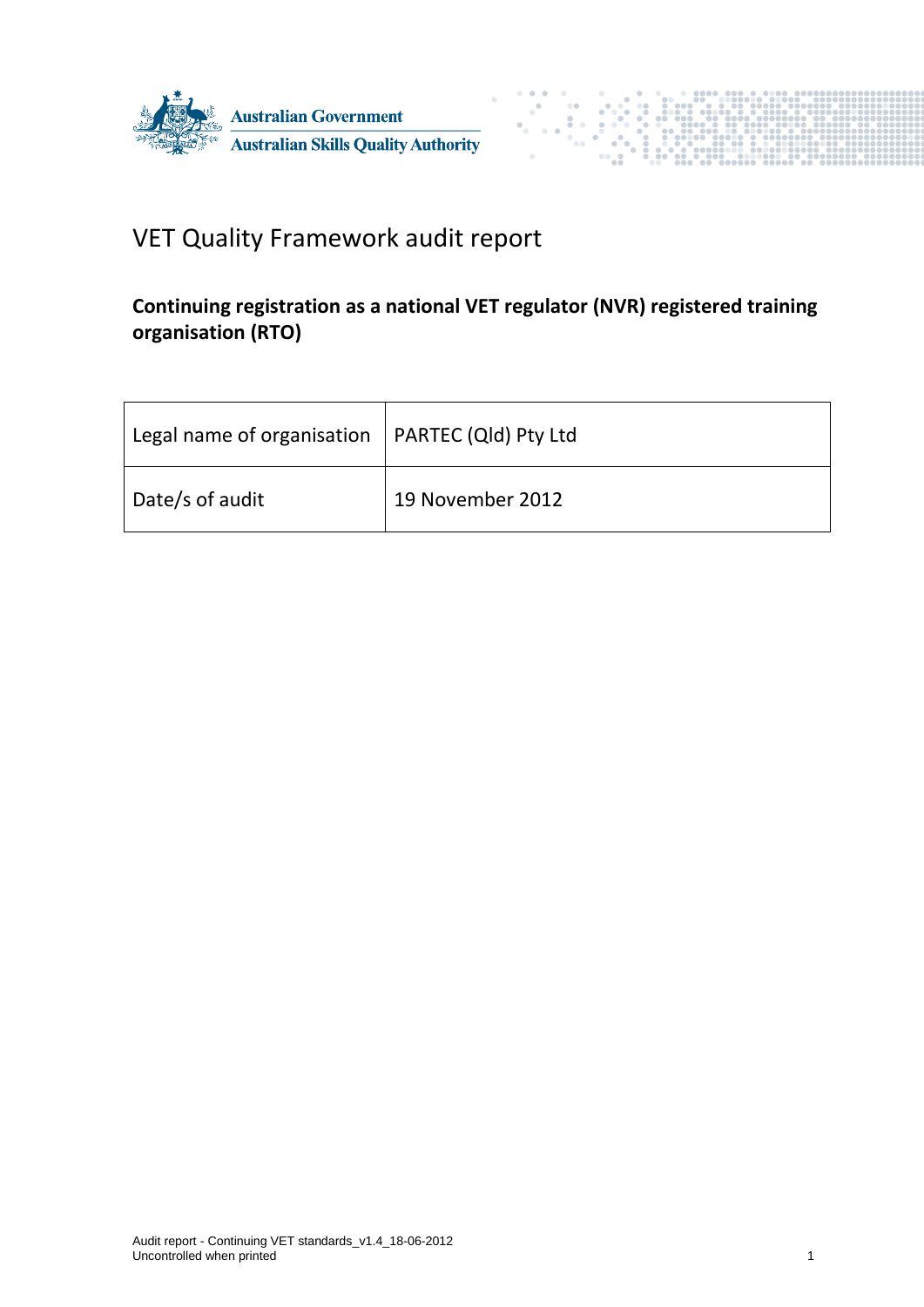| <b>ORGANISATION DETAILS</b>                |                                                                                                                                                                                                                                                        |                          |  |                               |                          |                       |                           |  |  |  |
|--------------------------------------------|--------------------------------------------------------------------------------------------------------------------------------------------------------------------------------------------------------------------------------------------------------|--------------------------|--|-------------------------------|--------------------------|-----------------------|---------------------------|--|--|--|
| RTO legal name                             | PARTEC (Qld) Pty Ltd                                                                                                                                                                                                                                   |                          |  | <b>RTO ID number</b>          |                          | 0195                  |                           |  |  |  |
| <b>Registered business</b><br>trading name | <b>PARTEC Institute</b>                                                                                                                                                                                                                                |                          |  | <b>ABN</b>                    |                          | 49011020732           |                           |  |  |  |
| <b>Address</b>                             | 1030 Cavendish Road, Mount Gravatt East                                                                                                                                                                                                                |                          |  |                               | Postcode                 | 4122                  |                           |  |  |  |
| Phone                                      | 07 3849 7878                                                                                                                                                                                                                                           |                          |  | Fax                           |                          | 07 3849 7876          |                           |  |  |  |
| E-mail                                     |                                                                                                                                                                                                                                                        | rcater@partec.gld.edu.au |  | Website                       |                          | www.partec.gld.edu.au |                           |  |  |  |
| <b>Registration contact</b>                | <b>Name</b>                                                                                                                                                                                                                                            | Mr Roger Cater           |  | <b>Position</b>               |                          |                       | Manager/Company Secretary |  |  |  |
| <b>AUDIT TEAM</b>                          |                                                                                                                                                                                                                                                        |                          |  |                               |                          |                       |                           |  |  |  |
| <b>Lead auditor</b>                        |                                                                                                                                                                                                                                                        | Ms Christine Williams    |  | <b>Technical</b><br>adviser/s |                          | N/A                   |                           |  |  |  |
| <b>Audit team members</b>                  |                                                                                                                                                                                                                                                        | Ms Debra Taylor          |  |                               |                          | N/A                   |                           |  |  |  |
| <b>ASQA CONTACT DETAILS</b>                |                                                                                                                                                                                                                                                        |                          |  |                               |                          |                       |                           |  |  |  |
| <b>Phone</b>                               | 07 3223 1083<br>E-mail                                                                                                                                                                                                                                 |                          |  |                               | Debra.Taylor@asqa.gov.au |                       |                           |  |  |  |
| <b>AUDIT DETAILS</b>                       |                                                                                                                                                                                                                                                        |                          |  |                               |                          |                       |                           |  |  |  |
| <b>Audit type</b>                          | Renewal of registration<br>Extension to scope of registration<br>$\times$<br>Compliance monitoring (incl. post-initial registration)<br>Other:                                                                                                         |                          |  |                               |                          |                       |                           |  |  |  |
| <b>Scope of audit</b>                      | $\boxtimes$<br>Standards for NVR Registered Training Organisations<br><b>Australian Qualifications Framework (AQF)</b><br><b>Data Provision Requirements</b><br>Fit and Proper Person Requirements<br>Financial Viability Risk Assessment Requirements |                          |  |                               |                          |                       |                           |  |  |  |
| Date/s of site visit/s                     | 19 November 2012                                                                                                                                                                                                                                       |                          |  |                               |                          |                       |                           |  |  |  |
| Site/s visited                             | 1030 Cavendish Road, Mount Gravatt East                                                                                                                                                                                                                |                          |  |                               |                          |                       |                           |  |  |  |
| <b>Standards audited</b>                   | Essential Standards for Continuing Registration 15, 16, 17, 18, 19, 20, 21, 22, 23, 24, 25                                                                                                                                                             |                          |  |                               |                          |                       |                           |  |  |  |

# **ORGANISATION**

- The organisation was established by the plastics industry to provide education and training for the growth of the industry. It is a proprietary company limited by shareholding held by a non-profit group of voluntary members namely Queensland Plastic Industry Training Committee Inc.
- The Management Committee, comprising industry leaders in their field of expertise, and industry-technology subcommittees assist Mr Roger Cater, Manager/Company Secretary and Ms Terry Sturman, Training Administration Consultant with operational, policy and Government liaison matters.
- The organisation's clients are 60% apprentices and 40% people within the plastics industry up-skilling through short courses.
- The organisation delivers training in New South Wales, Tasmania, Northern Territory and Queensland. Apprentices also visit the Mount Gravatt East premises from interstate. The organisation has an arrangement with Mount Isa Mines Ltd whereby trainers are engaged to deliver training at the Xstrata Skills Centre on behalf of PARTEC with PARTEC assessor signing off all assessments.
- Current student numbers are 131 apprentices/trainees and 18 short course students.
- Fees in advance apply with option 3 for fee for service short courses with user choice funding and student contribution fees are received after apprentices complete five units and then on a quarterly basis.
- On Friday 16 November (prior to the site audit on 19 November), the organisation submitted an application to ASQA for the removal of MSA10207 Certificate I in Process Manufacturing, MSA20107 Certificate II in Process Manufacturing and MSA30107 Certificate III in Process Manufacturing.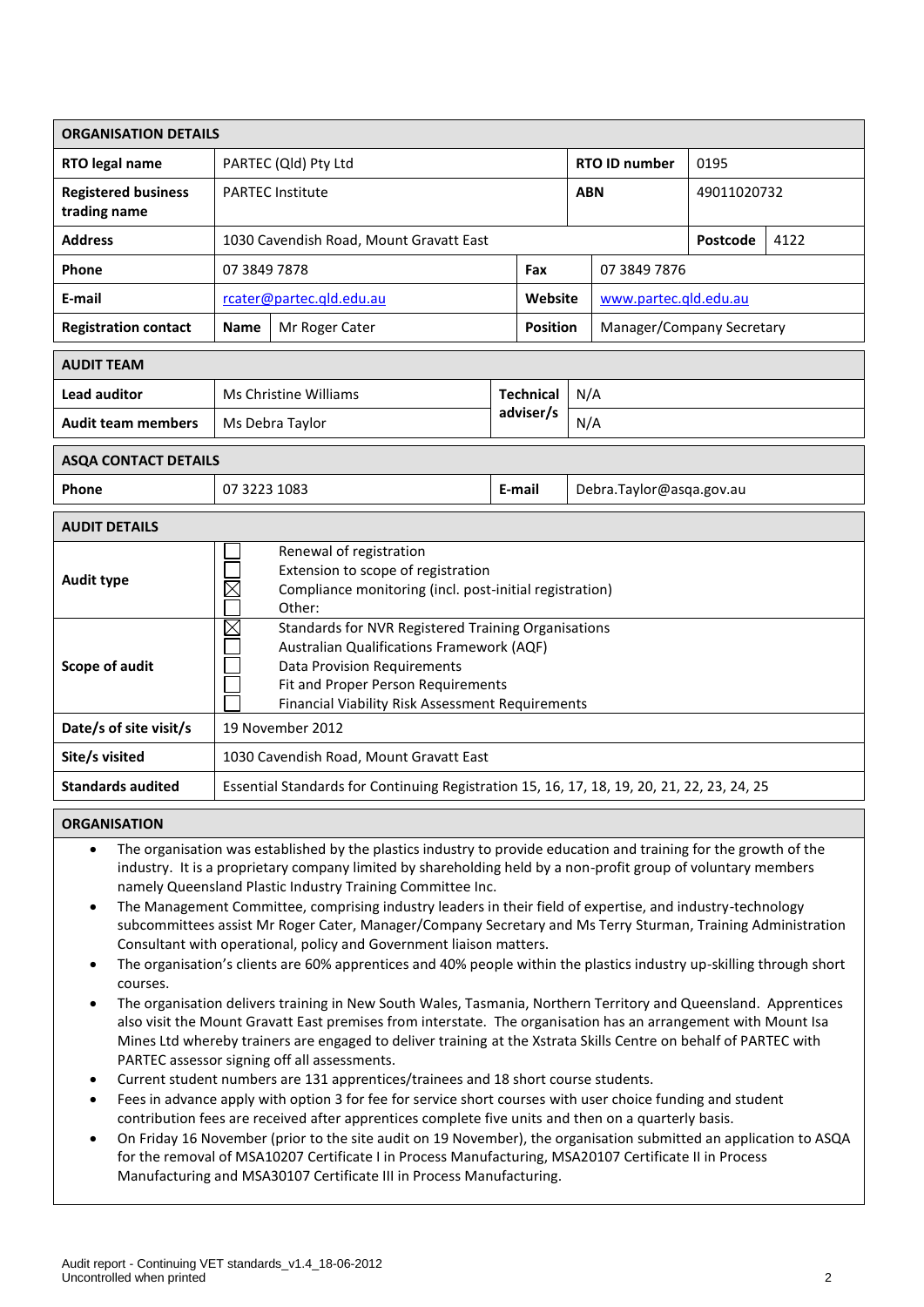| <b>FOCUS OF AUDIT</b>                                                                                                                                                                                                                      |                                        |                                           |                                     |                                      |  |
|--------------------------------------------------------------------------------------------------------------------------------------------------------------------------------------------------------------------------------------------|----------------------------------------|-------------------------------------------|-------------------------------------|--------------------------------------|--|
| Code                                                                                                                                                                                                                                       | Qualification / Accredited course name |                                           | Mode(s) of delivery &/or assessment |                                      |  |
| MEM20105                                                                                                                                                                                                                                   | Certificate II in Engineering          |                                           |                                     | Face to face at RTO and Workplace    |  |
| MEM40105                                                                                                                                                                                                                                   | Certificate IV in Engineering          |                                           |                                     |                                      |  |
| PMB20107                                                                                                                                                                                                                                   | Certificate II in Polymer Processing   |                                           |                                     |                                      |  |
| PMB30107                                                                                                                                                                                                                                   | Certificate III in Polymer Processing  |                                           |                                     |                                      |  |
| <b>INTERVIEWEES</b>                                                                                                                                                                                                                        |                                        |                                           |                                     |                                      |  |
| <b>Staff</b> (name and position)                                                                                                                                                                                                           |                                        |                                           |                                     |                                      |  |
|                                                                                                                                                                                                                                            | <b>Name</b>                            | <b>Position</b>                           |                                     | Program (qualification, course, etc) |  |
| Mr Roger Cater                                                                                                                                                                                                                             |                                        | Manager/Company Secretary                 |                                     | Administration                       |  |
| Ms Terry Sturman                                                                                                                                                                                                                           |                                        | <b>Training Administration Consultant</b> | Training                            |                                      |  |
| Ms Anne Blackburn                                                                                                                                                                                                                          |                                        | Consultant                                |                                     | Consultancy                          |  |
| Mr Mark Halford                                                                                                                                                                                                                            |                                        | <b>Trainer and Assessor</b>               |                                     | PMB20107                             |  |
| Mr Keith Charman                                                                                                                                                                                                                           |                                        | <b>Trainer and Assessor</b>               |                                     | PMB30107                             |  |
| Mr Colin Gossip                                                                                                                                                                                                                            |                                        | <b>Trainer and Assessor</b>               |                                     | MEM20105 and MEM40105                |  |
|                                                                                                                                                                                                                                            |                                        | <b>SUMMARY OF AUDIT OUTCOME</b>           |                                     |                                      |  |
| This audit was conducted under the National Vocational Education and Training Regulator Act 2011 (the<br>Act) to assess compliance with requirements of the VET Quality Framework as identified under the Scope<br>of Audit section above. |                                        |                                           |                                     |                                      |  |
| <b>AUDIT OUTCOME</b>                                                                                                                                                                                                                       |                                        |                                           |                                     |                                      |  |
| Audit status as at 19 November 2012                                                                                                                                                                                                        |                                        |                                           |                                     |                                      |  |
| The organisation has not demonstrated compliance with all compliance requirements reviewed<br>for the audit.                                                                                                                               |                                        |                                           |                                     |                                      |  |

The level of non-compliance is considered to be significant when considering the potential for adverse impact on the quality of training and assessment outcomes for students.

The audit report describes evidence of non-compliance identified*.* Each issue referenced must be rectified by the organisation with evidence provided to ASQA within **20 working days** of the date of the letter accompanying this audit report to demonstrate corrective actions implemented.

| Auditor's<br><b>Name</b>                                                                                                                                                                      | <b>Christine Williams</b>  | Date of<br>Report | 23 November 2012 |  |  |  |
|-----------------------------------------------------------------------------------------------------------------------------------------------------------------------------------------------|----------------------------|-------------------|------------------|--|--|--|
|                                                                                                                                                                                               | <b>AUDIT RECTIFICATION</b> |                   |                  |  |  |  |
| Audit status following additional evidence received 19 December 2012<br>The organisation has demonstrated compliance with all compliance requirements reviewed for<br>$\bullet$<br>the audit. |                            |                   |                  |  |  |  |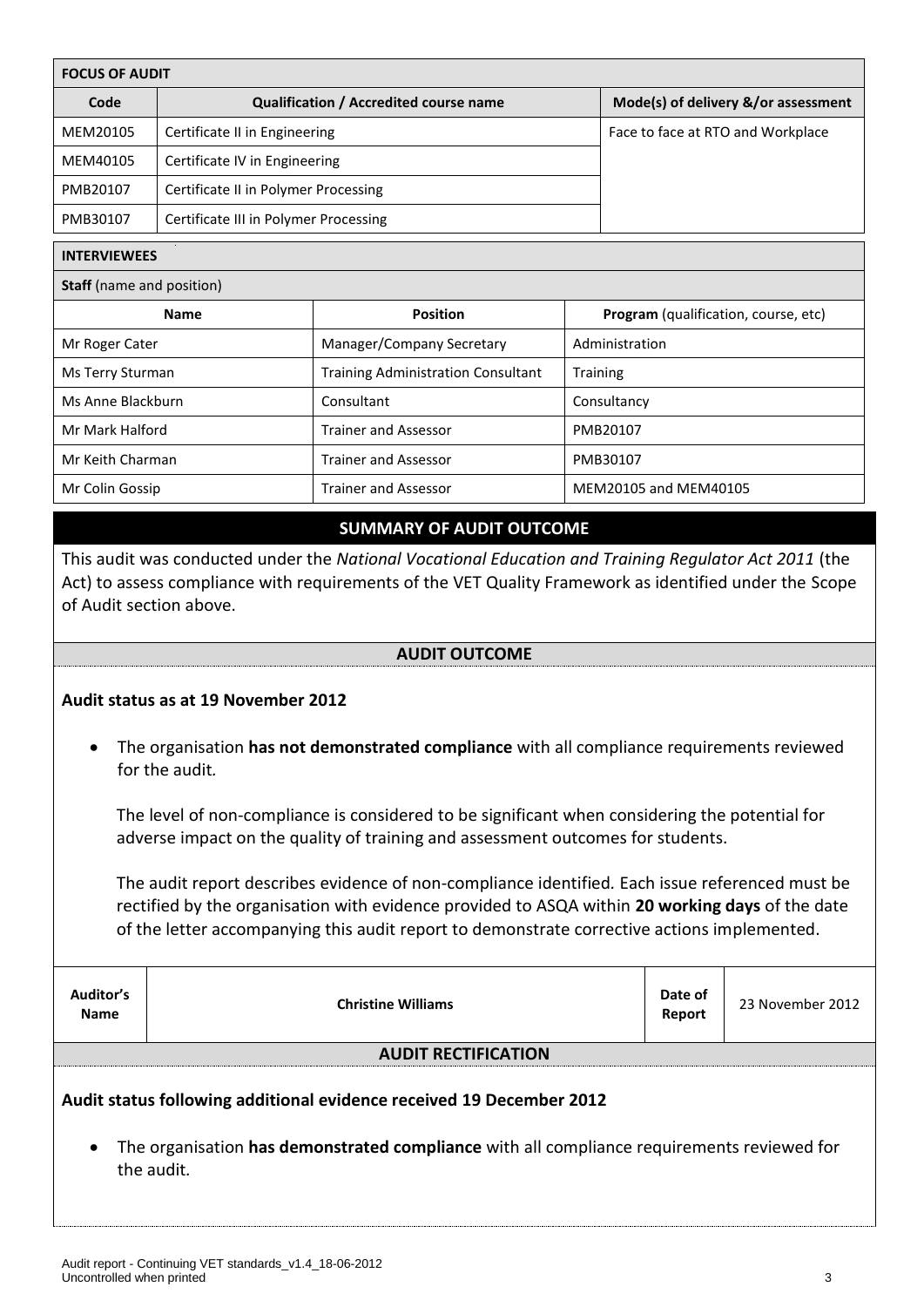| Auditor's<br><b>Name</b> | <b>Christine Williams</b> | Date of<br>Report | 9 January 2013 |
|--------------------------|---------------------------|-------------------|----------------|

# **AUDIT SUMMARY OF VET QUALITY FRAMEWORK REQUIREMENTS**

|                                                         | <b>VET QUALITY FRAMEWORK COMPONENT</b>                                                                                                                               | STATUS*                                                   |
|---------------------------------------------------------|----------------------------------------------------------------------------------------------------------------------------------------------------------------------|-----------------------------------------------------------|
| <b>Financial Viability Risk Assessment Requirements</b> |                                                                                                                                                                      | NC $\boxtimes$ NA<br>C                                    |
| <b>Fit and Proper Person Requirements</b>               |                                                                                                                                                                      | NC $\not\boxtimes$ NA<br>C                                |
| <b>Data Provision Requirements</b>                      |                                                                                                                                                                      | NC $\boxtimes$ NA<br>C                                    |
|                                                         | <b>Australian Qualifications Framework (AQF) Requirements</b>                                                                                                        | NC $\boxtimes$ NA<br>$\mathsf{C}$                         |
|                                                         | <b>Standards for NVR Registered Training Organisations 2011</b>                                                                                                      |                                                           |
|                                                         | - Essential Standards for Continuing Registration                                                                                                                    |                                                           |
| 15                                                      | The NVR registered training organisation provides quality training and assessment<br>across all of its operations                                                    | $C \boxtimes NC \square$ NA                               |
| 16                                                      | The NVR registered training organisation adheres to principles of access and equity and<br>maximises outcome for its clients                                         | $C \boxtimes NC \longrightarrow N$                        |
| 17                                                      | Management systems are responsive to the needs of clients, staff and stakeholders, and<br>the environment in which the NVR registered training organisation operates | ̄ С ⊠ NC ┌ NA                                             |
| 18                                                      | The NVR registered training organisation has governance arrangements in place                                                                                        | $C \boxtimes NC$<br><b>NA</b>                             |
| 19                                                      | Interactions with the National VET Regulator                                                                                                                         | $\boxtimes$ C $\Box$<br><b>NC</b><br><b>NA</b>            |
| 20                                                      | Compliance with legislation                                                                                                                                          | $\boxtimes$ C $\Box$ 1<br><b>NC</b><br><b>NA</b>          |
| 21                                                      | Insurance                                                                                                                                                            | $\bowtie$ c l<br>$\overline{\phantom{a}}$ NC<br><b>NA</b> |
| 22                                                      | Financial management                                                                                                                                                 | $\boxtimes$ c l<br><b>NC</b><br><b>NA</b>                 |
| 23                                                      | Certification, issuing and recognition of qualifications and statements of attainment                                                                                | $C \boxtimes NC$<br><b>NA</b>                             |
| 24                                                      | Accuracy and integrity of marketing                                                                                                                                  | $\Box$ C $\boxtimes$ NC<br>NA                             |
| 25                                                      | Transition to training packages/expiry of VET accredited courses                                                                                                     | NC<br>$\boxtimes$<br><b>NA</b><br>$\mathsf{C}$            |
|                                                         | *STATUS: Status of audit findings when audit was conducted<br>$C = Compliant$<br>NC = Not Compliant                                                                  | $NA = Not$ audited                                        |

# **Audit Findings**

The organisation demonstrated compliance with the Standards for **NVR Registered Training Organisations (SNR) – Essential Standards for Continuing Registration 19, 20, 21, 22 and 25.**

**The organisation did not demonstrate compliance with SNR 15, 16, 17, 18, 23 and 24.**

#### **Non-compliances:**

**SNR 15:**

- The organisation has not complied with the data provision requirements legislative instrument requiring collection and submission of quality indicator data supporting the continuous improvement of delivery of VET training and assessment.
- Strategies for training and assessment make reference to AQTF and have not been updated to reflect the NVR Standards.
- Strategy for PMB30107 Certificate III in Polymer Processing does not meet the requirements of the training package by not ensuring pre-requisite requirements of its program is met.
- Assessment of PMB30107 Certificate III in Polymer Processing is not conducted in accordance with the rules of evidence providing sufficient assessment evidence to substantiate a competency judgement.

**SNR16:**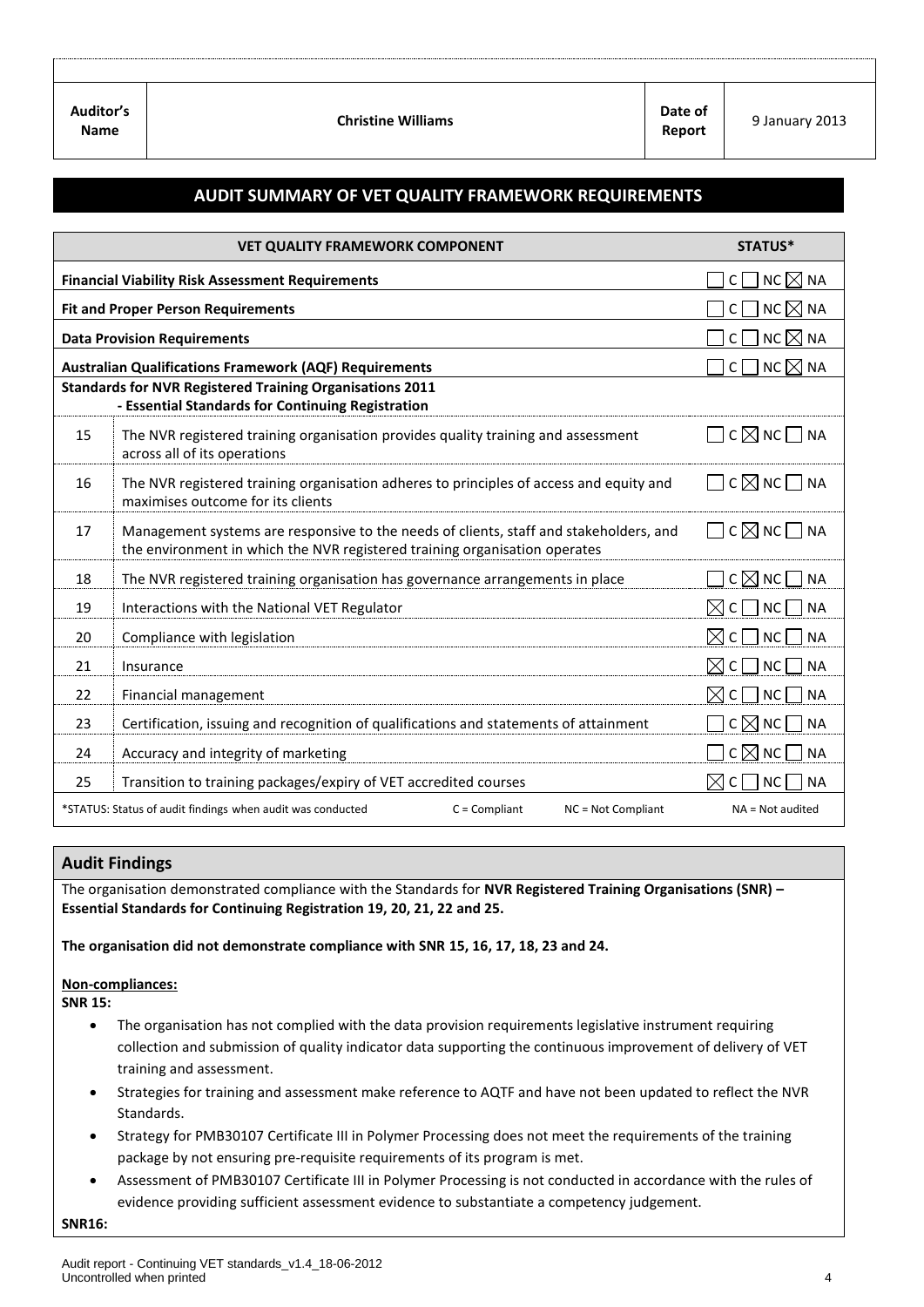The organisation has not complied with the data provision requirements legislative instrument requiring collection and submission of quality indicator data supporting the continuous improvement of client services.

# **SNR17:**

 The organisation has improved its approach to continuous improvement strategies across its operations; however, the implementation of a systematic management process is not evident.

#### **SNR18:**

 Insufficient evidence provided demonstrating the CEO ensures the organisation complies with the VET Quality Framework by ensuring the strategies meet the pre-requisite requirements of its programs plus insufficient evidence gathering for assessment within PMB30107 Certificate III in Polymer Processing.

## **SNR22:**

 The organisation has not provided a statement regarding the nature of guarantee given by them to complete training and/or assessment once the student has commenced study in their chosen qualification or course.

# **SNR23:**

 The Statement of Attainment and Qualification templates did not meet the Australian Qualifications Framework requirements. **Note:** The Statement of Attainment and Qualification was updated at audit to address this issue. **No further rectification is required for this non-compliance.**

## **SNR24:**

- The organisation has not ensured its marketing and advertising is accurate by not updating reference to AQTF with current information of NVR Standards; and
- Link to NTIS with current information of training.gov.au. **Note:** The organisation rectified the link to training.gov.au on the website at audit to address this issue. **No further rectification is required for this noncompliance**.

# **Rectification requirements – evidence of rectification to be submitted within 20 working days**

# **SNR 15 and 16:**

- The organisation is required to provide evidence of data submission to [qidata@asqa.gov.au](mailto:qidata@asqa.gov.au) for 2011 which was due for submission by June 2012.
- The organisation is required to provide evidence of its training and assessment strategies having removed reference to the AQTF and to reflect NVR Standards.
- **PMB30107 Certificate III in Polymer Processing**

# *PMBPREP304C Set a Die*

*PMBPROD310C Produce Injection Moulded Products*

To ensure sufficient evidence is recorded for a judgement of competent, the organisation is required to provide revised assessment instrument/s for the above units of competency.

#### **SNR17:**

 The organisation is required to provide systematic management processes for continuous improvement strategies across its operations.

#### **SNR18:**

 By addressing the non-compliances contained in this report, the CEO will provide sufficient evidence to demonstrate the organisation complies with the VET Quality Framework.

# **SNR22:**

 The organisation is required to provide a statement regarding the nature of guarantee given by them to complete training and/or assessment once the student has commenced study in their chosen qualification or course.

# **SNR24:**

 The organisation is to provide evidence its marketing and advertising is accurate by updating reference to AQTF with NVR Standards on its website.

# **Analysis of rectification received 19 December 2012**

# **SNR 15 and 16:**

- The organisation provided evidence of data submission to gidata@deta.qld.gov.au on 25 June 2012 for 2011 reporting and 6 June 2011 for 2010 reporting.
- The organisation provided evidence of training and assessment strategies updating reference from AQTF to